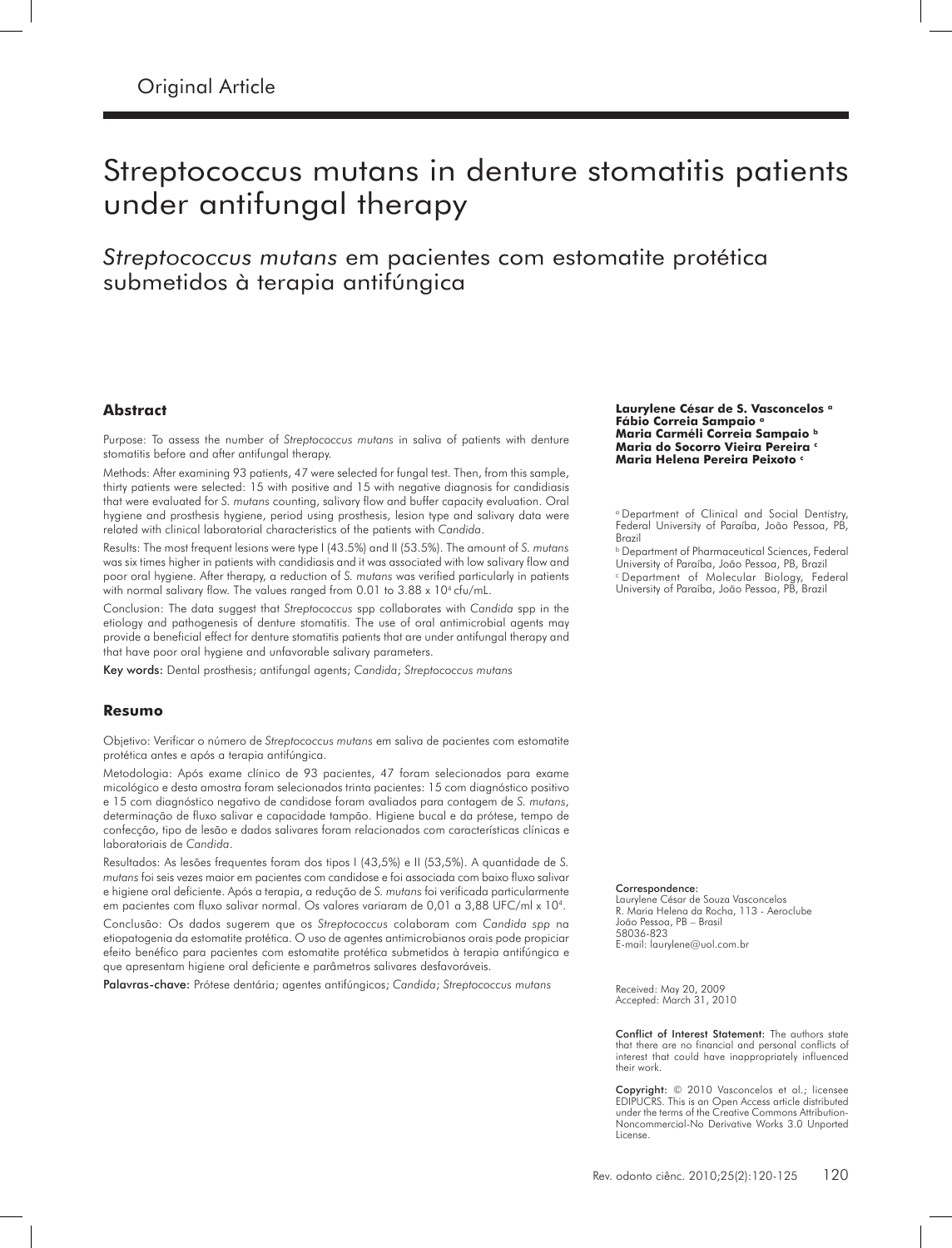# **Introduction**

The surface of acrylic dentures usually host several microorganisms (fungi and bacteria) that are difficult to remove even by vigorous mechanical cleaning or chemical agents (1). This environment produced by the prosthesis can promote yeast proliferation with or without predisposing local factors  $(2)$ .

Denture stomatitis is an oral pathology of multifactorial etiology that affects a large number of patients using complete or partial dentures. The main etiologic factors related to denture stomatitis are trauma, poor oral hygiene and infection with *Candida species*. In general, the patients with denture stomatitis complain of edema, hyperemia, pain in the affected areas and burning mouth when a low salivary flow is taking place  $(3,4)$ .

The adhesion of *Candida* cells to oral surfaces is a key initial event in pathogenesis of oral candidiasis, and the complex structure of oral flora with mixed species communities can intermediate the predisposition for many oral conditions including candidiasis (3). There are evidences that denture stomatitis is not a result of *C. albicans* solely, but rather it is an outcome of multispecies biofilms that may include *Streptococcus mutans* and *Staphylococcus aureus* (5,6). In fact, it has been already observed that co-adhesion between *C. albicans* and many Streptococcal spp. promotes oral colonization by yeast cells (6). *Streptococcus mutans* is a frequent member of acrylic dentures surfaces and if incubated simultaneously with *Candida albicans* may compete for biding sites but it can also promote yeast adhesion (5). This bacteria-yeast interaction has been a matter of investigation of many *in vitro* and *in vivo* studies (5,7-10). The analysis of the *in vitro* adherence of *S. mutans* and *C.albicans* can contribute to the understanding of the behavior of these organisms in the dental plaque. The interaction of these microorganisms in a combined culture can be understood as mutualistic, once both seem to be favored (11).

The adhesion is regarded as the first step for oral biofilm formation and distinct mechanisms of adherence can contribute for candidiasis resistance to antifungal therapeutic agents (8). In complex biofilms such as those found in the oral cavity, the ability of yeast to agglutinate with bacteria can be mediated by species interaction within the biofilm as well as by external factors like saliva, oral hygiene and exposure to antimicrobial agents (8,9). Despite the *in vitro* evidences of the *Candida*-bacteria interaction, few studies have investigated the *S. mutans* in patients with candidiasis or yeast related diseases (10,12). The aim of this study was to assess the number of *Streptococcus mutans* in saliva of patients with diagnosis of denture stomatitis before and after antifungal therapy.

## **Methods**

The study protocol was approved by the Local Ethical Committee of the Federal University of Paraíba, João Pessoa, PB, Brazil. Only patients who were assisted at the dental clinic and signed the consent were selected for the research. The criterion for participating in the research was dental prosthesis users. The exclusion criteria were: patients with systemic predisposing or confounding factor (diabetes, hyperthyroidism, immune diseases, radiotherapy and chemotherapy treatments), use of medicines that could affect any *Candida* infection such as antidepressive, immunosuppressive and anti-bacterial agents (2).

A total of 93 patients were examined and forty seven presented clinical signs of denture stomatitis. The clinical signs were classified in three stages described by Newton as pin-point hyperemia, diffuse hyperemia and nodular hyperemia of the entire denture area (13).

Swabs were used for collecting material from prosthesis (P1) and palatine lesions (P2) of patients with candidiasis. The material was subsequently placed on CHROMagar *Candida* for culture, isolation and identification of fungi species. CHROMagar is a selective and differential medium that allows selective isolation of yeasts and simultaneously. identifies (by color reactions and colony morphology) colonies of *C. albicans ,C. tropicalis* and *C. Krusei* with a high degree of accuracy (14).

Mycological exams as described previously were carried out in this sub-sample (4). The presence of *Candida* infection was confirmed in 32 patients, but only 15 presented more than 20 cfu (Colony Forming Units), a level which characterizes infection (1). Finally, the sample was composed of 30 patients with denture stomatitis: 15 with candidiasis and 15 without candidiasis.

Antifungal therapy was applied for the 15 patients who were positive for candidiasis. The patients received a tube of a commercial antifungal medicine (Daktarin® gel oral, Janssen Cilag Farmacêutica, 40 g) and instruction for using 3 times a day for two weeks. They were instructed to use a sufficient amount of gel that could cover the affected areas as recommended by the manufacturer. Denture were cleaned each night with neutral soap and washed with tap water. Patients were strongly requested to avoid using dentures at night during the test period.

Before starting the therapeutic period, oral hygiene parameters and salivary test were carried out before the therapeutic period of 2 weeks. Mycological and microbiological tests were carried out twice: before the patients have started using the medicine and two days after finishing the therapeutic period. Oral hygiene and prosthesis hygiene parameters were collected according to the guidelines of Sakki et al. (15). Saliva parameters (stimulated salivary flow rate and buffer capacity) were collected as described by Krasse et al. (16). The patients were classified in three levels of salivary flow rate: a) hiposalivation =  $0.7$ mL/min, b) intermediate salivary flow =  $0.71$  up to 1.0 mL/min and c) normal salivary flow when above 1.1 mL/min. For buffer capacity, the reference levels were considered as normal for pH above 5 and low for pH below or equal to 4. The pH measurements were determined using indicate paper but intermediate values were checked in pH electrode for final classification (below of above 5.5).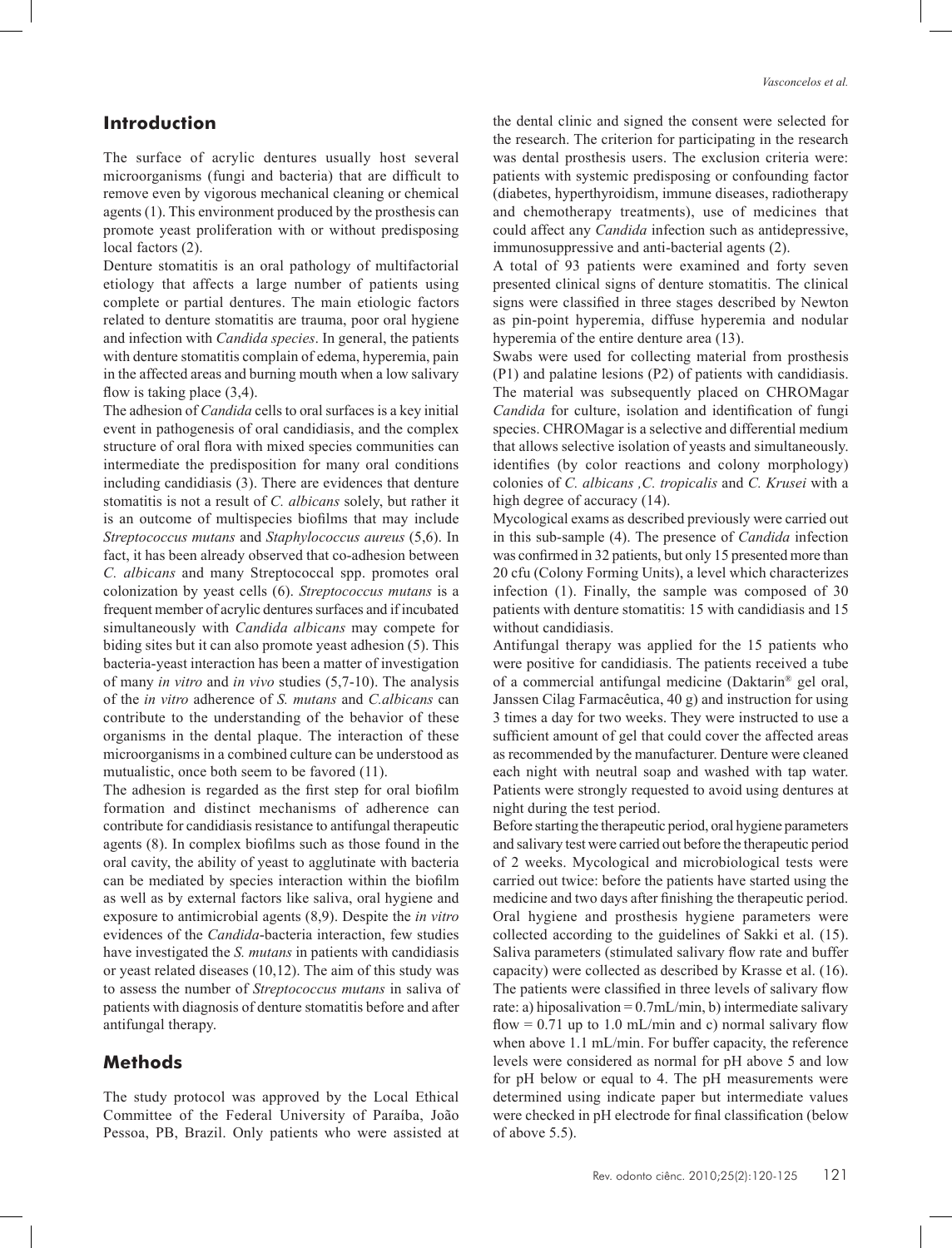The *S. mutans* counting was carried out for all 30 patients at baseline and for 15 patients after using the antifungal medicine. Non-stimulated saliva samples were placed in Brain Heart Infusion (BHI, Difco) and later on MSB medium: mitis salivarius agar (Difco) supplemented with 440 mM sucrose, 39 mM potassium tellurite and 0.2 units/mL of bacitracin, as recommended by Gold et al. (17). All procedures were in duplicate.

Statistical analysis was carried out using SPSS (Statistical Package for Social Sciences) v.10.0. The assumptions of equality of variances and normal distribution of errors were checked for all numerical variables. Since the distribution of the errors was homogeneous, data were tested by Student's T test with a significance level of 5%.

### **Results**

Most patients were female  $(n=24)$  with an age range between 27 and 69 years-old. Within this range, the most frequent observations were between 49 up to 59-years-old. The lesions types observed were type I (43.5%) and type II (53.5%). Type III composed 3% of the lesions.

*Candida albicans* was the predominant yeast isolated (86.6%) followed by. *C. tropicalis*, *C. parapisilosis, C. glabrata e C. krusei*.

Table 1 shows the mean fcu/mL of *S. mutans* and *Candida*  spp of all patients. Ten subjects who showed high counts of *Candida* in the prosthesis were positive for candidiasis and were also with high number of *S. mutans* in saliva.

|               | Table 1. Mean cfu/mL of S. mutans and Candida spp of 30 patients (15 patients positive and 15 negative |  |  |  |
|---------------|--------------------------------------------------------------------------------------------------------|--|--|--|
| for Candida). |                                                                                                        |  |  |  |

| N of colonies of Candida spp |                     |                     | S. mutans       | S. mutans        |                                   |
|------------------------------|---------------------|---------------------|-----------------|------------------|-----------------------------------|
| $\boldsymbol{\mathsf{N}}$    | Prosthesis          | Palate              | Candidiasis     | Percentile (50%) | $(n \times 10^4 \text{ cftv/mL})$ |
| $\mathbf{1}$                 | $\mathsf O$         | $\circ$             |                 |                  | $\mathbb{I}$                      |
| $\sqrt{2}$                   | $\overline{0}$      | $\mathsf{O}\xspace$ |                 |                  | 3                                 |
| 3                            | 0                   | 0                   |                 |                  | 11                                |
| 4                            | $\mathsf{O}\xspace$ | $\mathsf{O}\xspace$ |                 |                  | 12                                |
| 5                            | $\mathsf{O}\xspace$ | $\mathsf{O}\xspace$ |                 |                  | 13                                |
| 6                            | > 200               | 17                  | $^{+}$          |                  | 14                                |
| 7                            | $\mathsf O$         | $\mathbf 0$         |                 |                  | 16                                |
| 8                            | $\mathsf{O}$        | $\mathsf O$         |                 |                  | 16                                |
| 9                            | 103                 | > 200               | $\! + \!\!\!\!$ |                  | 17                                |
| 10                           | >200                | $\mathsf O$         | $^{+}$          |                  | 17                                |
| 11                           | $\mathsf{O}$        | $\circ$             |                 |                  | 23                                |
| 12                           | $\overline{0}$      | $\mathbf 0$         |                 |                  | 24                                |
| 13                           | >200                | 122                 | $^{+}$          |                  | 26                                |
| 14                           | $\mathsf{O}$        | $\mathsf O$         |                 |                  | 29                                |
| 15                           | $\mathsf{O}\xspace$ | $\mathsf{O}\xspace$ |                 |                  | 29                                |
| 16                           | > 200               | 113                 | $^{+}$          |                  | 29                                |
| 17                           | $\mathsf O$         | $\mathsf O$         |                 | $^+$             | 53                                |
| 18                           | $\mathsf{O}\xspace$ | 0                   |                 | $^{+}$           | 55                                |
| 19                           | 0                   | $\mathsf{O}\xspace$ |                 | $^{+}$           | 58                                |
| 20                           | $\mathsf{O}\xspace$ | $\circ$             |                 | $^{+}$           | 85                                |
| 21                           | > 200               | 20                  | $^{+}$          | $^{+}$           | 92                                |
| 22                           | > 200               | 126                 | $^{+}$          | $^+$             | 154                               |
| 23                           | > 200               | $\mathsf O$         | $\! + \!\!\!\!$ | $^{+}$           | 174                               |
| 24                           | 116                 | 19                  | $\! + \!\!\!\!$ | $^{+}$           | 175                               |
| 25                           | > 200               | 149                 | $\! + \!\!\!\!$ | $^+$             | 206                               |
| 26                           | >200                | $\mathsf{O}$        | $\! + \!\!\!\!$ | $^{+}$           | 254                               |
| 27                           | > 200               | 93                  | $^{+}$          | $^{+}$           | 322                               |
| 28                           | 183                 | $\mathsf O$         | $^{+}$          | $^{+}$           | 382                               |
| 29                           | 170                 | $\mathbf 0$         | $^{+}$          | $^{+}$           | 446                               |
| 30                           | > 200               | 39                  | $\! + \!\!\!\!$ | $\! + \!\!\!\!$  | 495                               |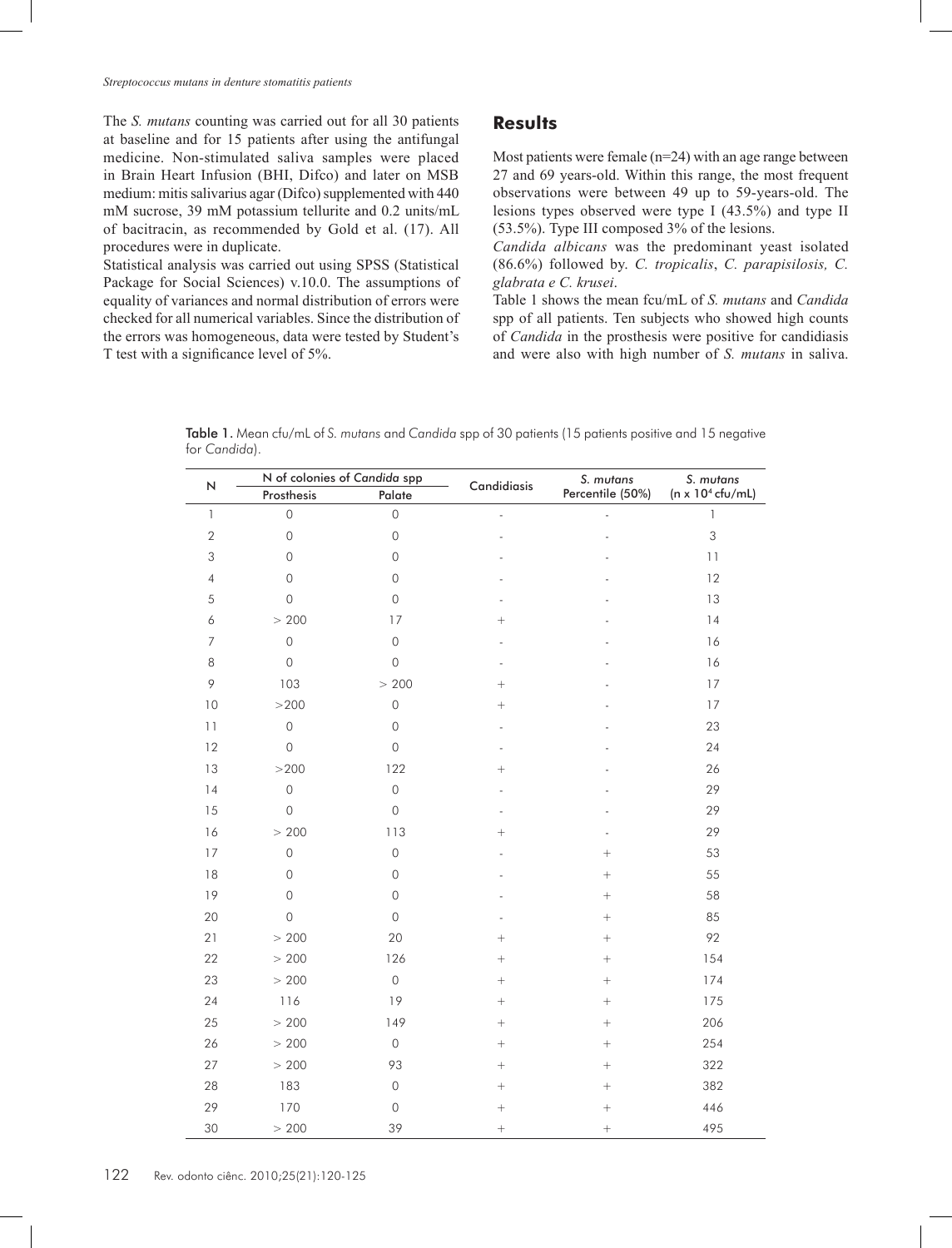Table 2 shows the reduction in salivary *S. mutans* (cfu/mL) after the antifungal therapy. In percentages, the differences range from 3.8 up to 82% with a mean reduction of 45%. Table 3 presents the mean (SD) values (cfu/mL) of *S. mutans* of patients before the antifungal therapy (baseline) according to other parameters. Table 4 presents the distribution of patients categorized in low and high *S. mutans* counting (cfu/mL) of patients who with and without candidiasis. The estimate amount *S.mutans* of in saliva among patients with deficient hygiene was ten fold higher compared to those with good hygiene. Among those patients with deficient hygiene (n=13), the mean (SD) values (cfu/mL) of *S.mutans* were 2.24(1.50) and 0.93(0.50) before and after the antifungal therapy, respectively. For those with good hygiene (n=2) there values were  $0.21(0.10)$  and  $0.12(0.01)$ , respectively.

| <b>Table 2.</b> Mean, standard deviation                                  |                     | Antifungal therapy                      |                             | <b>Difference</b>  |
|---------------------------------------------------------------------------|---------------------|-----------------------------------------|-----------------------------|--------------------|
| and confidence interval of<br>S. mutans (cfu/mL) in saliva of             |                     | Before (baseline)<br>(n x $104$ cfu/mL) | After<br>(n x $104$ cfu/mL) | (n x $104$ cfu/mL) |
| patients ( $n = 15$ ) before and after<br>the use of antifungal medicine. | Mean                | - 97                                    | 0.83                        | 1.14               |
|                                                                           | Standard deviation  | 1.56                                    | 0.57                        | 1.27               |
|                                                                           | Confidence interval | $10-2.83$                               | $0.51 - 1.14$               | $0.43 - 1.84$      |

Table 3. Mean (SD) of fcu/mL of *S. mutans* (baseline), time of use of prosthesis, salivary flow rate, buffer capacity of patients who with and without candidiasis.

| Candidiasis | S. mutans<br>(n $\times$ 10 <sup>4</sup> cfu/mL) | Period of using prosthesis<br>(months) | Salivary flow rate<br>(mL/min) | Buffer capacity<br>(pH)  |
|-------------|--------------------------------------------------|----------------------------------------|--------------------------------|--------------------------|
| Negative    | $0.3$ $(0.22)^{\circ}$                           | 69.1 $(49.3)^\circ$                    | $1.2(0.3)^\circ$               | 6.6 $(0.7)$ <sup>a</sup> |
| Positive    | $.97(1.56)^{b}$                                  | $95.6(83.5)^{b}$                       | $0.7(0.2)^{b}$                 | $5.2(1.2)^{b}$           |

Means in the same column followed by distinct superscripts indicate statistical significance (Student T test, P<0.05).

| <b>Table 4.</b> Relationship between                                                                                        | S. mutans                             | Diagnosis of candidiasis |          | Total |
|-----------------------------------------------------------------------------------------------------------------------------|---------------------------------------|--------------------------|----------|-------|
| patients who showed low or high                                                                                             | $(n \times 10^4 \text{ few/mL})^{**}$ | Negative                 | Positive |       |
| S. mutans in saliva and patients<br>diagnosed as Candida-positive<br>(presence of C. albicans on<br>prosthesis or palate).* | Low                                   |                          |          |       |
|                                                                                                                             | High                                  |                          |          |       |
|                                                                                                                             | Total                                 |                          |          | 30    |

\* Chi-square = 4.82, d.f.=1, p<0.05. \*\* cut-off point of 29 x 104 cfu/mL of S. mutans (percentile 50%).

# **Discussion**

*C. albicans* was the major isolated yeast in the selected subjects. This was also observed in other studies (2,9). The predominant site for colonies was the prosthesis indicating the importance of the mechanism of adherence of yeast cells on a non-shedding surface (6,15). Adhesion is the first step for yeast colonization on the oral epithelium, and dentures may become an important source for reinfection (18). For denture stomatitis patients the risk of candidiasis is high since porous acrylic surfaces can provide more biding sites than natural teeth and shedding surfaces as oral mucosa (1).

Shinada et al. (8) observed that the presence of *Candida* was highest on the mucosal denture surfaces followed by clasp, tongue, and remaining teeth. Therefore, it is not a surprise that a significant number of patients could harbor *Candida albicans* in the prosthesis as shown in Table 1. From the clinical point of view an endogenously re-colonization of *Candida* in some patients cannot be disregarded. *Candida* is usually ubiquitous in the oral mouth and digestive tract. Thus a re-infection can be originated from external and internal sources, or both. Age of the prosthesis, oral hygiene and ability to penetrate the oral mucosa are certainly important variables to be considered for those less successful cases (1,2). How far oral hygiene and the counting of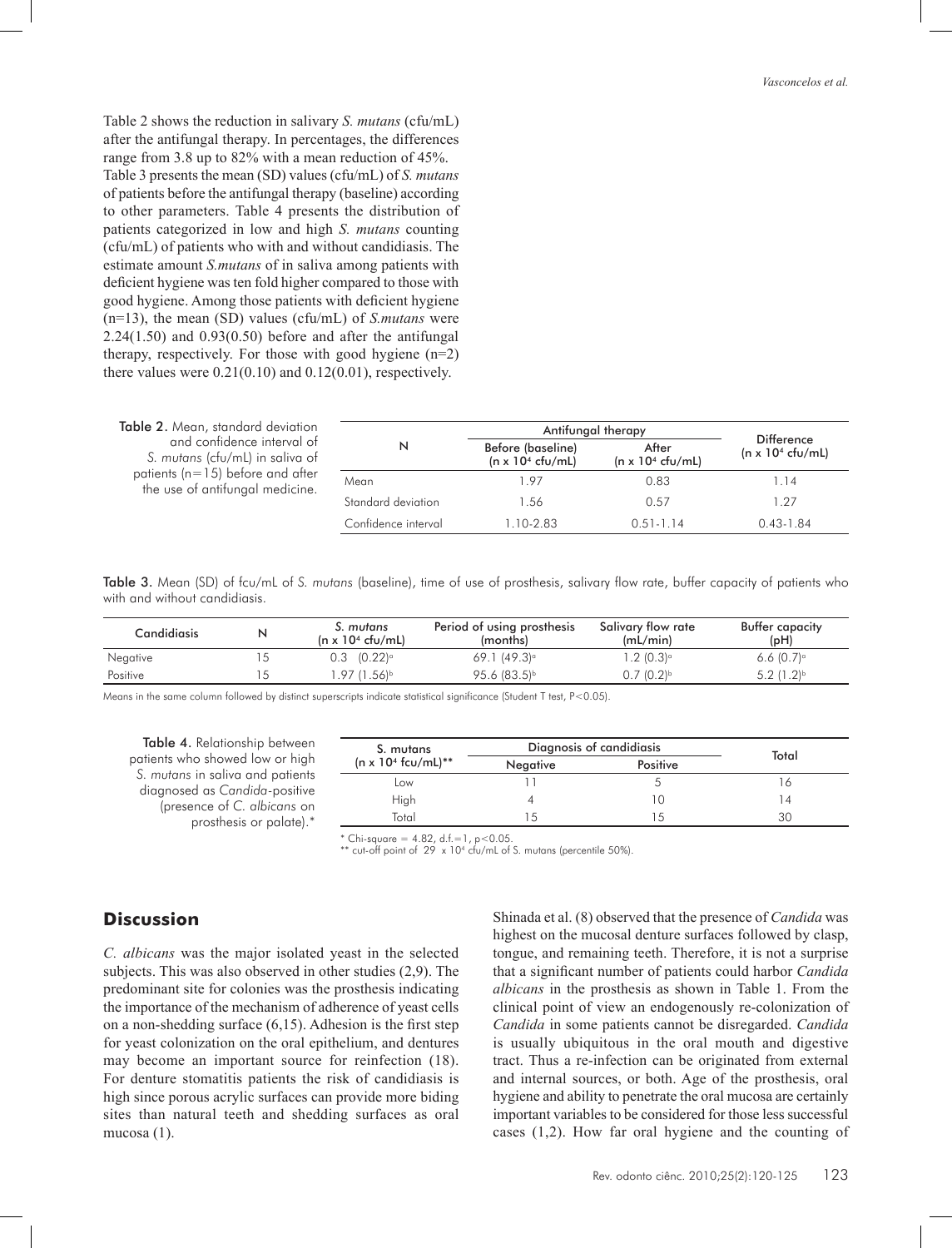*S. mutans* can influence re-infection, this is still a matter of debate (7).

Recently, many investigations have focus more on biofilm formation than in planktonic cells to explain the bacterial behavior in the *in vivo* oral environment (19). Regarding candidiasis, few studies have investigated the bacteria-yeast relationship using clinical parameters that can modulate the biofilm formation on different surfaces (5,10,12). It is important to consider bacterial-Candida interactions in the study of fungal virulence. Aspects of the host's microbial community might normally protect against fungal proliferation or might play an important role in the preparation of the fungus for its role in the infection. Also, mixed bacterial-fungal infections might have properties that are distinct from single-species infections (20). These cospecies communities, probably existing as a mixed biofilm, are difficult to treat with antibiotics and antifungals (6).

Saliva and oral hygiene can be important mediators for oral biofilm development. Specific salivary components may act promoting yeast-bacteria co-aggregation and adherence to oral surfaces (9,4,17). Low salivary flow can also facilitate biofilm development and this is certainly a matter of concern when treating old subjects prone to dry mouth related problems (8,17).

In our study, *Candida* spp cfu values were obtained from biofilm material of dentures or palatal lesions, whereas. *S. mutans* cfu levels were evaluated from saliva samples as an indication of *S. mutans* counting. Although *S. mutans* are major constituents of cariogenic oral biofilms, the saliva counting can be a good indicator of the major oral biofilms in the mouth in many oral conditions (21,22). In fact, a variation of *S. mutans* cells in different sites of the mouth is expected. Therefore, the option of collecting the *S.mutans* data from saliva was regarded as appropriate. In addition, all procedures were carried out following established guidelines of material collection (16). In any case, considering the cfu counting of *S.mutans* in the evaluated subjects, one must estimate that in denture oral biofilms there are at least 5-fold more bacteria than those found in saliva. Girad Junior et al. (2) observed that the dental biofilm formed in the presence of sucrose would be an indirect contributing factor for yeast adherence due to an increase in *Streptococcus* spp. As shown in Tables 1 and 4, most of the subjects with high counts of *Candida* also had high counts of *S. mutans*. Moreover, subjects with candidiasis and high amounts of *S.mutans* in the oral mouth were the virtually the same with unfavorable salivary parameters and poor oral hygiene. The question at this point is not if a potentialization of the adherence capacity of *Streptococcus mutans* and *Candida albicans*  takes place in a biofilm development, but rather if this synergic effect can be estimated or predicted clinically. The clinical implications of these results are that candidiasis treatment can be more effective when including frequent oral hygiene measures to reduce biofilm formation and *S.mutans* in the oral mouth (23). On the other hand, a risk for dental caries due to *Candida* is likely as reported by Moalic et al. (24) and Nikawa et al. (25). A low biofilm pH may favor *S. mutans* but *Candida* can also take advantage of adherence mechanism in such environment.

The observation of lesions types I and II in these subjects indicates that candidiasis was not an acute event in these patients. Poor oral hygiene and unfavorable salivary parameters can probably aggravate this condition by many ways including the *Candida-Streptococcus* co-aggregation. From the clinical point of view, compliance for oral health instructions can be problematic. Therefore, in addition to oral hygiene instructions, the use of antimicrobials might be an interesting choice to patients with a high *S. mutans* counting and resistant candidiasis.

# **Conclusions**

It can be concluded that:

1. *S. mutans* counting was higher in patients with candidiasis and it was associated with low salivary flow and poor oral hygiene;

2. After therapy, it was verified a reduction of *S. mutans* particular in patients with normal salivary parameters; and

3. *Streptococcus* spp collaborates with *Candida* spp in the etiology and pathogenesis of denture stomatitis. The use of oral antimicrobial agents may provide a beneficial effect for denture stomatitis patients that are under antifungal therapy and that have poor oral hygiene and unfavorable salivary parameters.

# **Acknowledgments**

This study is part of a doctoral thesis and it was supported by Lauro Wanderley University Hospital for its realization.

## **References**

- 1. Budtz-Jörgensen E. Etiology, pathogeneses, therapy and prophylaxis of oral yeast infections. Acta Odontol Scand 1990;48:61-9
- 2. Girard Junior B, Landry RG, Giasson L. La stomatite prothétique: etiologie et condérations cliniques. J Can Dent Assoc 1996;62:808-12.
- 3. Könsberg R, Axéll T. Treatment of Candida infected denture stomatits with a miconazole lacquer. Oral Surg Oral Med Oral Pathol 1994;78:306-11.
- 4. Vasconcelos LC, Sampaio MC, Sampaio FC, Higino JS. Use of Punica granatum as an antifungal agent against candidosis associated with denture stomatitis. Mycoses 2003;46:192-6.
- 5. Linossier A, Vargas A, Villegas R, Chimenos E. Quantitative relationship between salivary level of *Streptococcus mutans* and *Candida albicans* in children with Down's syndrome. Med Oral 2002;7:284-92.